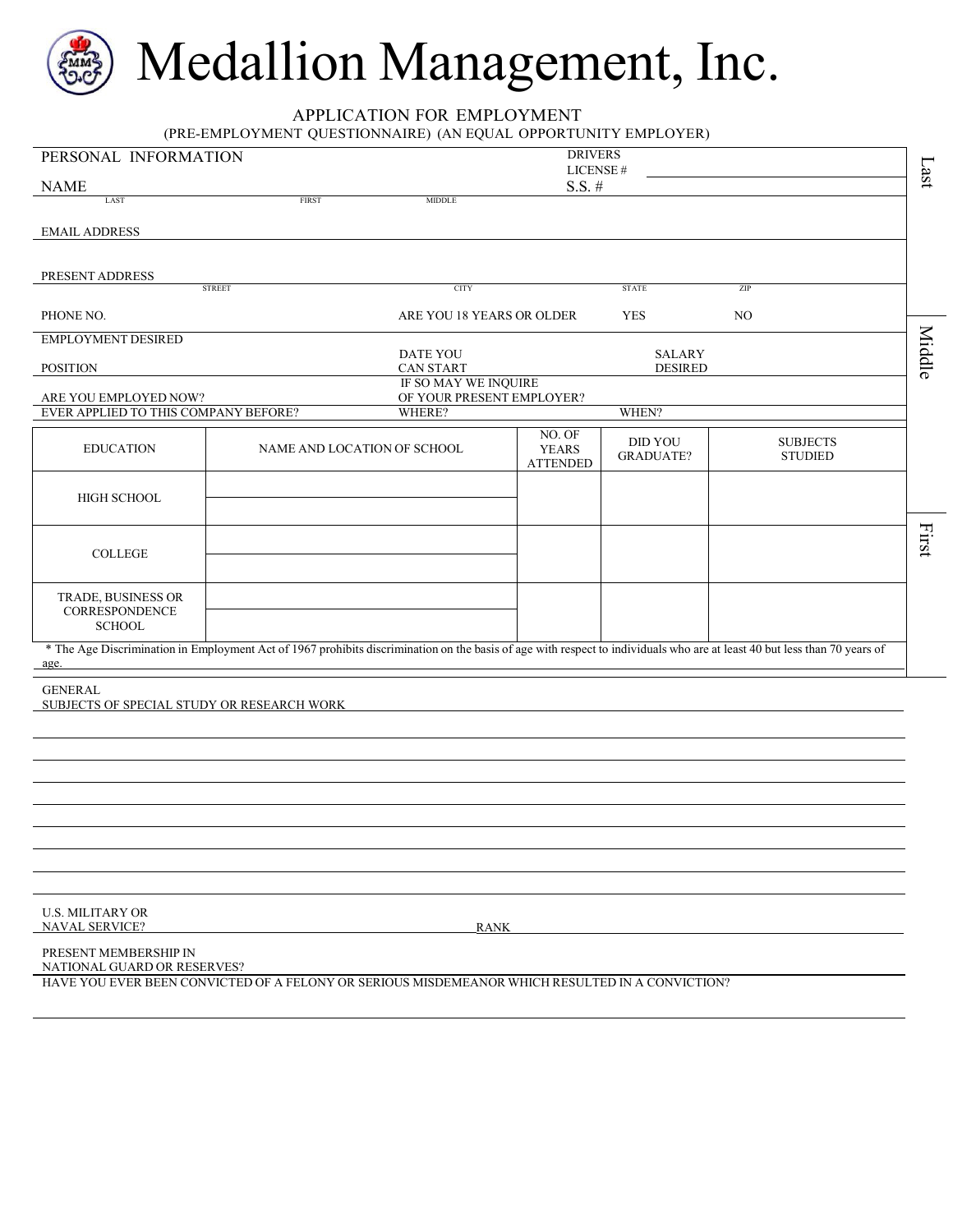#### FORMER EMPLOYERS (LIST BELOW LAST FOUR EMPLOYERS. STARTING LAST ONE FIRST.)

| <b>DATE</b><br>MONTH AND YEAR | NAME AND ADDRESS OF EMPLOYER | SALARY | <b>POSITION</b> | <b>REASON FOR LEAVING</b> |
|-------------------------------|------------------------------|--------|-----------------|---------------------------|
| <b>FROM</b>                   |                              |        |                 |                           |
| <b>TO</b>                     |                              |        |                 |                           |
| <b>FROM</b>                   |                              |        |                 |                           |
| TO                            |                              |        |                 |                           |
| <b>FROM</b>                   |                              |        |                 |                           |
| TO                            |                              |        |                 |                           |
| <b>FROM</b>                   |                              |        |                 |                           |
| <b>TO</b>                     |                              |        |                 |                           |

REFERENCES: GIVE THREE PERSONS NOT RELATED TO YOU. WHOM YOU HAVE KNOWN AT LEAST ONE YEAR.

| <b>NAME</b> | <b>ADDRESS</b> | <b>BUSINESS</b> | <b>YEARS</b><br>ACQUAINTED |
|-------------|----------------|-----------------|----------------------------|
|             |                |                 |                            |
|             |                |                 |                            |
|             |                |                 |                            |

#### PHYSICAL RECORD:

DO YOU HAVE ANY PHYSICAL LIMITATIONS THAT PRECLUDE YOU FROM PERFORMING ANY WORK FOR WHICH YOU ARE BEING CONSIDERED?  $\Box$  YES  $\Box$  NO CONSIDERED?

IF YES, WHAT CAN BE DONE TO ACCOMMODATE YOU LIMITATION?

#### PLEASE DESCRIBE:

IN CASE OF<br>EMERGENCY NOTIFY

EMERGENCY NOTIFY NAME ADDRESS PHONE NO.

\*I CERTIFY THAT THE FACTS CONTAINED IN THIS APPLICATION ARE TRUE AND COMPLETE TO THE BEST OF MY KNOWLEDGE AND UNDERSTAND THAT, IF EMPLOYED, FALSIFIED STATEMENTS ON THIS APPLICATION SHALL BE GROUNDS FOR DISMISSAL.

I AUTHORIZE INVESTIGATION OF ALL STATEMENTS CONTAINED HEREIN AND THE REFERENCES LISTED ABOVE TO GIVE YOU ANY AND ALL INFORMATION CONCERNING MY PREVIOUS EMPLOYMENT AND ANY PERTINENT INFORMATION THAT THEY MAY HAVE, PERSONAL OR OTHERWISE, AND RELEASE ALL PARTIES FROM LIABILITY FOR ANY DAMAGE THAT MAY RESULT FROM FURNISHING SHAME TO YOU.

AUTHORIZATION WILL INCLUDE CREDIT AND CRIMINAL CHECKS FOR INDIVIDUALS HAVING ACCESS TO KEYS AND MONEY.

I UNDERSTAND AND AGREE THAT, IF HIRED, MY EMPLOYMENT IS FOR NO DEFINATE PERIOD AND MAY, REGARDLESS OF THE DATE OF PAYMENT OF MY WAGES AND SALARY, BE TERMINATED AT ANY TIME WITHOUT ANY PRIOR NOTICE.

DATE SIGNATURE

## DO NOT WRITE BELOW THIS LINE

| 9. DATE HIRED    | 01. EMPLOYEE NUMBER |          |   |   |   |  |
|------------------|---------------------|----------|---|---|---|--|
| 07. PROJECT NAME | POSITION            |          |   |   |   |  |
| 8. DATE BORN     | 28. MARITAL STATUS  | S        | M | D | W |  |
| 29. EXEMPTIONS   | <b>STATUS</b>       |          |   |   |   |  |
|                  |                     |          |   |   |   |  |
| .03 STREET       |                     | 04. CITY |   |   |   |  |
|                  |                     |          |   |   |   |  |
| 05. STATE        |                     | 06. ZIP  |   |   |   |  |
|                  |                     |          |   |   |   |  |